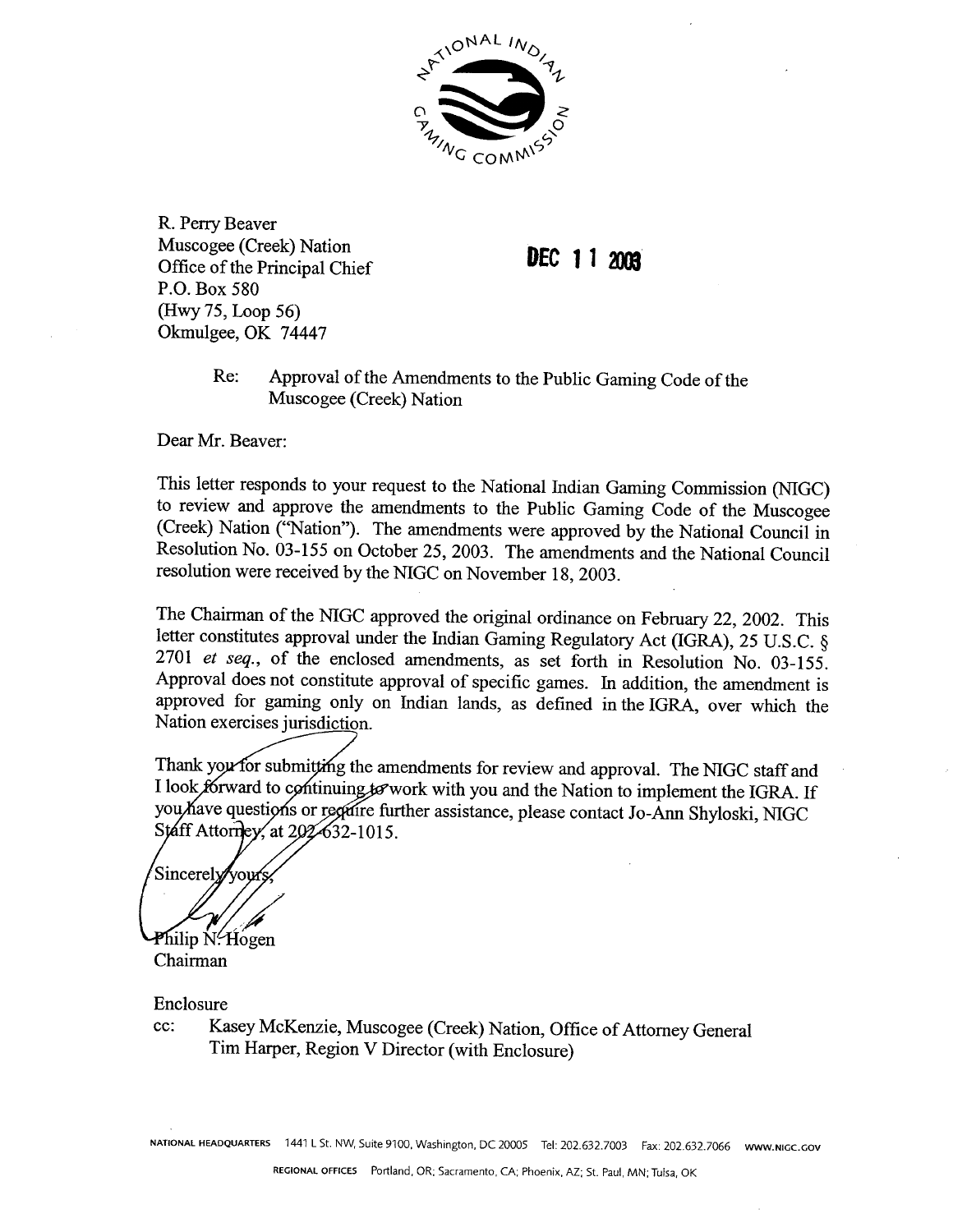

**<sup>I</sup> hcrcby certify that <sup>I</sup> am the designated, Secretary of the National Council of the Muscogce (Creek) Nation. <sup>I</sup> further certify that this document is <sup>a</sup> true and correct copy of the original Law NCA 03-I <sup>55</sup> Executed the 310) day of November, 2003**

 $\Lambda\Lambda$ ry Dutch *S*ceretary of the National Council

**NCA** 03-155 **652 652 652 662 662 66** 

## **CLASSIFICATION: #21. GAMING**

**S**

**A LAW OF THE MUSCOGEE (CREEK) NATION AMENDING CERTAIN PROVISIONS OF THE GAMING CODE, NCA 01-183, §~ 202, 203, 309, 403 and 506 AND ADDING SECTION 525 TO CHAPTER FIVE REGARDING THE ACCEPTANCE OF THINGS OF VALUE BY THE COMMISSIONER, OPG EMPLOYEES, GOAB AND THEIR EMPLOYEES AND CHARTERED INDIAN COMMUNITIES AND THEIR EMPLOYEES**

**SECTION ONE. AMENDMENT NCA 01-183, §202 is hereby amended to read as follows:**

# **Section 202. Appointment and Terms.**

**The Principal Chief shall nominate <sup>a</sup> full citizen of the Muscogee (Creek) Nation to serve as the Commissioner, subject to confirmation by Tribal Resolution. The Commissioners term will be for a period of three (3) years commencing on the effective date of the Tribal Resolution. The Commissioner shall be subject to a background investigation which shall contain the same information as required from gaming license applicants. The background investigation shall be completed by the Attorney General or a company selected by the Attorney General that performs background investigations. All costs associated with the background investigatioh shall be borne by the Office of Public Gaming. This findings shall be presented to National Council in executive session. The background investigation and findings shall be confidential and no copies of the investigation results shall be retained. The original shall be kept in the Office of Public Gaming with the gaming license applications.**

**SECTION TWO. AMENDMENT NCA 01-1 83, § <sup>203</sup> is hereby amended to read as follows:**

# **Section 203. Outside Employment and Activities of Commissioner.**

**The Commissioner may not hold other tribal positions except temporary duties assigned by Executive Orderto be performed without increase in compensation. The Commissioner may not be employed outside of the Nation. The Commissioner shall post <sup>a</sup> bond with the Muscogee (Creek) Nation in the amount of One Hundred Thousand Dollars (\$100,000.00).**

**SECTION THREE. AMENDMENT NCA 01-1 83, § 309, is hereby amended to read as follows:**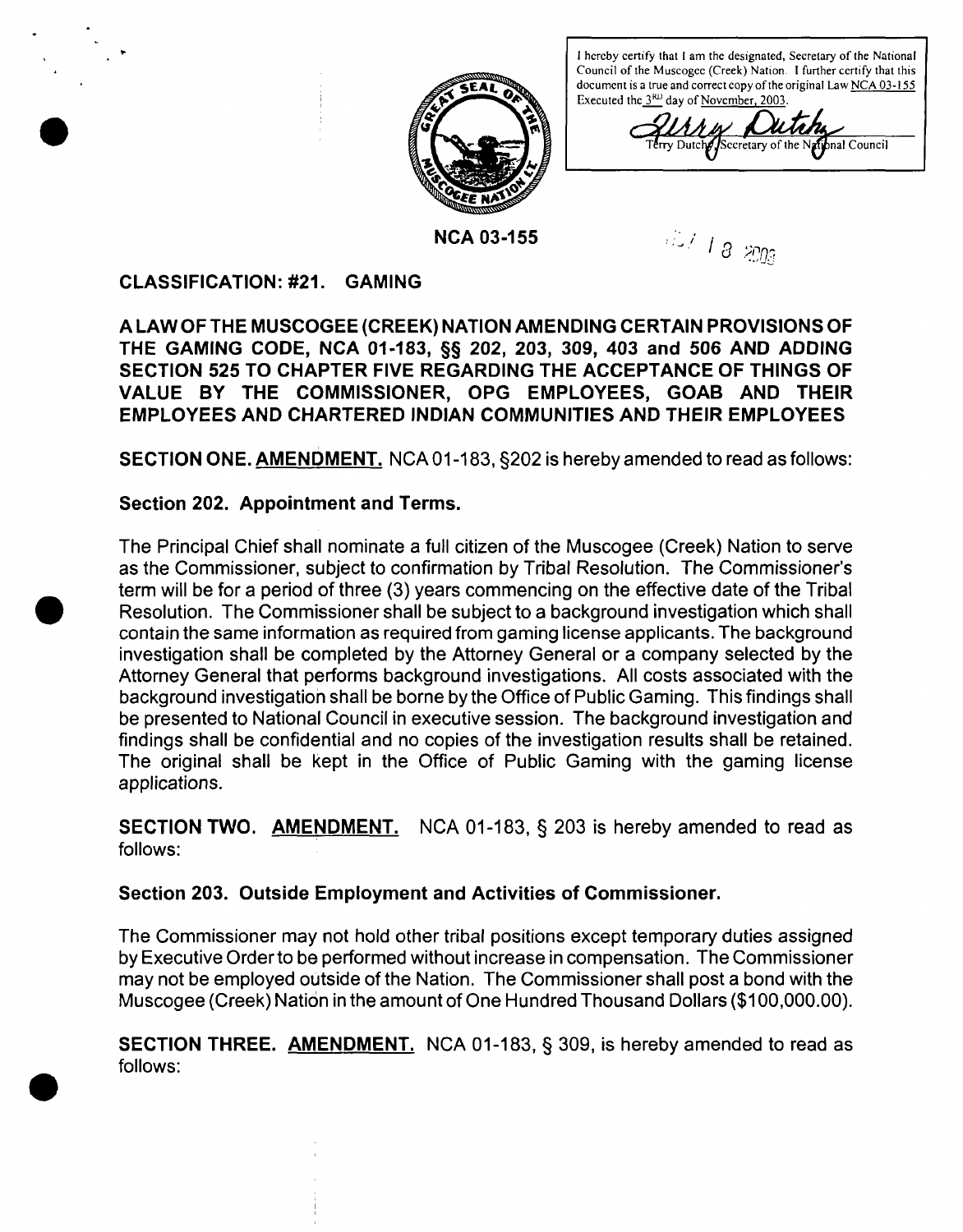**Page 2 of 5 NCA 03-1 55**

#### **Section 309. License Eligibility Determination.**

**A. Review; Finding . The Commissioner shall review an applicants prior activities, criminal record, if any, and reputation, habits and associations to make <sup>a</sup> finding concerning the eligibility of a license applicant for employment in a gaming operation.**

**B. Denial of License. The Commissioner shall not issue a license to the applicant if the Commissioner determines that:**

**1. the applicant has been convicted of or has plead guilty or no contest to any felony in proceedings in a federal or state court; or**

**2. the applicant has been convicted of or has plead guilty or no contest to a misdemeanor involving theft or dishonesty in proceedings in a federal or state court ; or**

**3. the applicant has been convicted of or has plead guilty or no contest to a criminal charge involving theft or dishonesty in proceedings in a tribal court punishable by incarceration for one year or less, regardless of whether such charge is classified as a misdemeanor or a felony by tribal law; or**

**4. employment of the person otherwise poses a threat to the public interest or to the effective regulation of gaming, or creates or enhances dangers of unsuitable, unfair or illegal practices and methods and activities in the conduct of gaming.**

**SECTION FOUR. AMENDMENT NCA 01-183, § 403.B.6 is hereby amended to read as follows:**

**6. The Gaming Operations Authority Board is further authorized to conduct gaming at the Nation's Travel Plazas in accordance with the Nation's gaming laws, the rules, regulations** and authorities of the Nation's Office of Public Gaming, the regulations of the National **Indian Gaming Commission, the Indian Gaming Regulatory Act and/or other federal gaming laws applicable to Indian Gaming; provided, however, the Board shall first negotiate for the use of space within the Travel Plaza with the manager thereof. Any agreement for the use of such space shall be in writing and signed by the Chairperson of the Gaming Operations Authority Board and the Chairperson of the Tribal Trade & Commerce** Authority, or other entity that has assumed management of the Nation's Travel **Plazas. After execution, copies of same shall be furnished to the Principal Chief and to Speaker of the National Council for distribution to its members. Additional gaming facilities may be opened by the Board only after the approval of new locations by duly enacted Tribal Resolution of the National Council.**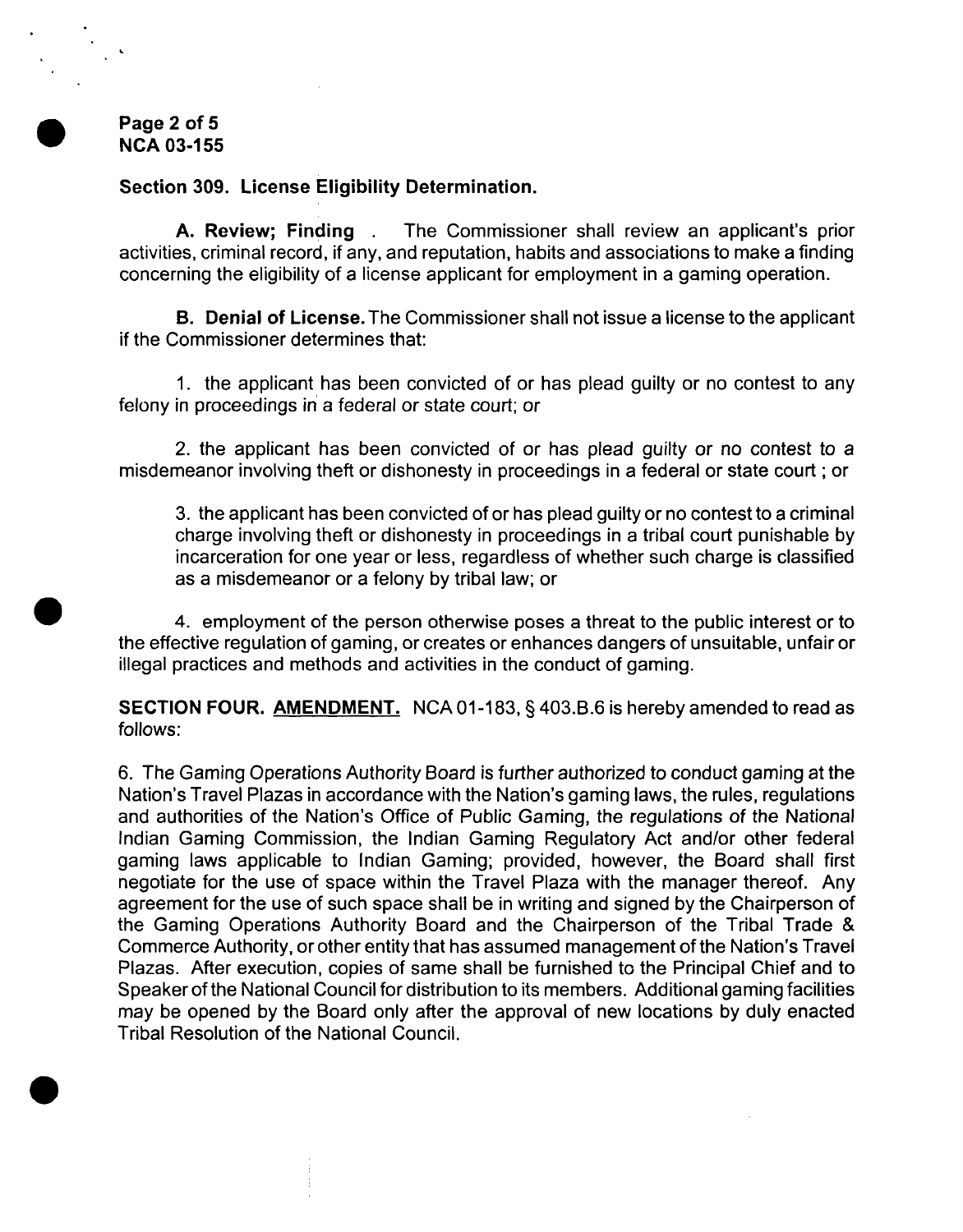**Page 3 of 5 NCA 03-1 55**

**SECTION FIVE. AMENDMENT NCA 01-183, § 403.E.7 is hereby amended to read as follows:**

**7. Notice of meetings of the Gaming Operations Authority Board, either regular or special, shall contain an agenda which describes each item of business to be conducted. The agenda may include <sup>a</sup> line item for new business which shall allow the Board to discuss any new Gaming Operations Authority Board business which has arisen since the time of the posting of the agenda.**

**SECTION SIX. AMENDMENT NCA 01-183, § <sup>506</sup> is hereby amended to read as follows:**

#### **Section 506. Licensee shall not play.**

**No licensee shall be allowed to play any games in any facility for which they are licensed. When <sup>a</sup> licensee plays games in another gaming facility, he or she shall not wear badges, uniforms orapparel ofany kind that refers to or bears logos or names ofa gaming licensee. Special employee events shall be exempt from this law. Employees of a Muscogee (Creek) Nation travel plaza shall not play any games in a Muscogee (Creek) Nation travel plaza gaming facility.**

**SECTION SEVEN. NEW LAW There is hereby created <sup>a</sup> new law to be codified as NCA 01-183, Chapter Five, § 525, as follows:**

#### **Section 525. Receiving items of value.**

**A. The Commissioner and Office of Public Gaming employees shall not accept or receive anything of value, including without limitation airfare, travel accommodations, meals, prizes, personal items, and apparel of any kind, from the Gaming Operations Authority Board, any member of the Gaming Operations Authority Board, any gaming licensee, any applicant for a gaming license, any gaming vendor, any potential gaming vendor or any other person who does business with the Muscogee (Creek) Nation or who seeks to do business with the Muscogee (Creek) Nation; provided that this provision shall not apply to promotional items that are given to the general public and that have a value of less than ten dollars (\$10.00). Violation of any of the activities prohibited in this subsection may be a criminal offense punishable in accordance with the Criminal Offenses Code.**

**B. The Gaming Operations Authority Board members and employees, shall not accept or receive anything of value, including without limitation airfare, travel accommodations, meals, prizes, personal items, and apparel of any kind, from any gaming licensee, any applicant for a gaming license, any gaming vendor, any potential gaming vendor or any other person who does business with the Muscogee (Creek) Nation or who seeks to do**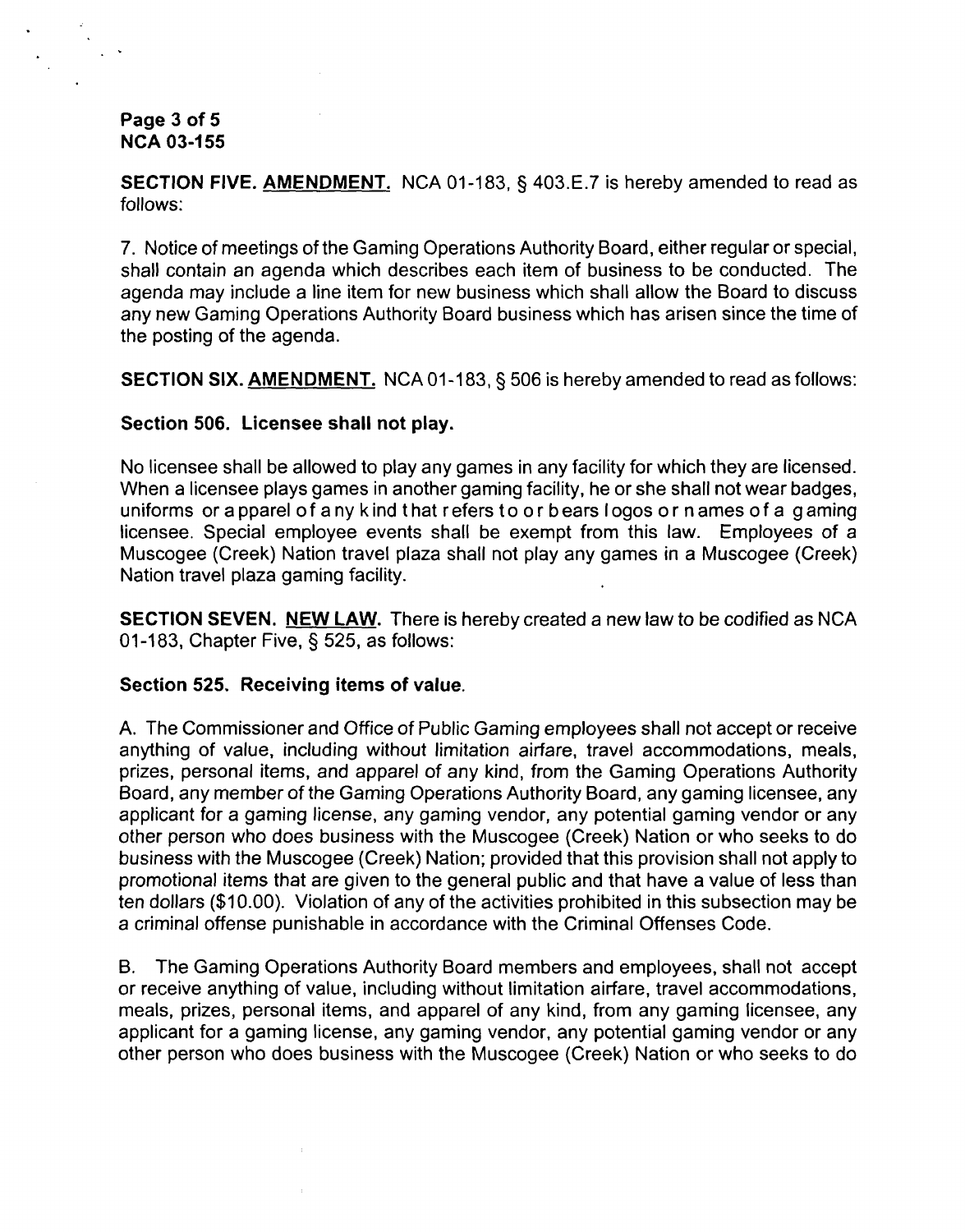## **Page 4 of 5 NCA 03-1 55**

**business with the Muscogee (Creek) Nation; provided that this provision shall not apply to promotional items that are given to the general public and that have a value of less than ten dollars (\$10.00). The Gaming Operations Authority Board members and their employees shall not provide or receive meals at their meetings paid from funds of the Nation, including funds from the Gaming Operations Authority Board budget or funds from gaming facilities. Violation of any of the activities prohibited in this subsection may be <sup>a</sup> criminal offense punishable in accordance with the Criminal Offenses Code.**

**C. Members of the Board of Directors and employees of <sup>a</sup> Chartered Indian Community, including any employees of a gaming enterprise operated by or on behalf of a Chartered Indian Community, shall not acceptor receive anything of value, including without limitation airfare, travel accommodations, meals, prizes, personal items, and apparel of any kind, from any gaming licensee, any applicant for a gaming license, any gaming vendor, any potential gaming vendor or any other person w ho <sup>d</sup> oes business with the Muscogee (Creek) Nation or <sup>a</sup> Chartered Indian Community or who seeks to do business with the Muscogee (Creek) Nation or a Chartered Indian Community; provided that this provision shall not apply to promotional items that are given to the general public and that have a value of less than ten dollars (\$10.00). Violation of any of the activities prohibited in this subsection may be a criminal offense punishable in accordance with the Criminal Offenses Code.**

**ENACTED** by the Muscogee (Creek) National Council on this 25<sup>th</sup> day of October 2003.

**IN WITNESS WHEREOF, the Speaker of the Muscogee (Creek) National Council has hereto attached his signature.**

**Wilbur Gouge, Speaker** 

**National Council Muscogee (Creek) Nation**

# **CERTIFICATION**

**I, the undersigned, certify that the foregoing is a true extract from the minutes of the Muscogee (Creek) National Council comprised of twenty-six members with Twenty-one members attending this meeting on the ~day of October <sup>2003</sup> and that the above is in conformity with the provisions therein adopted by a vote of 17 in favor, ~ against, 0 abstentions (one representative out of seat at time of casting of vote), and that said Law has not been rescinded or amended in any way and the above is the signature of the Speaker of the National Council.**

**Terry Dutody, Recording Secretary Muscogee (Creek) National Council**